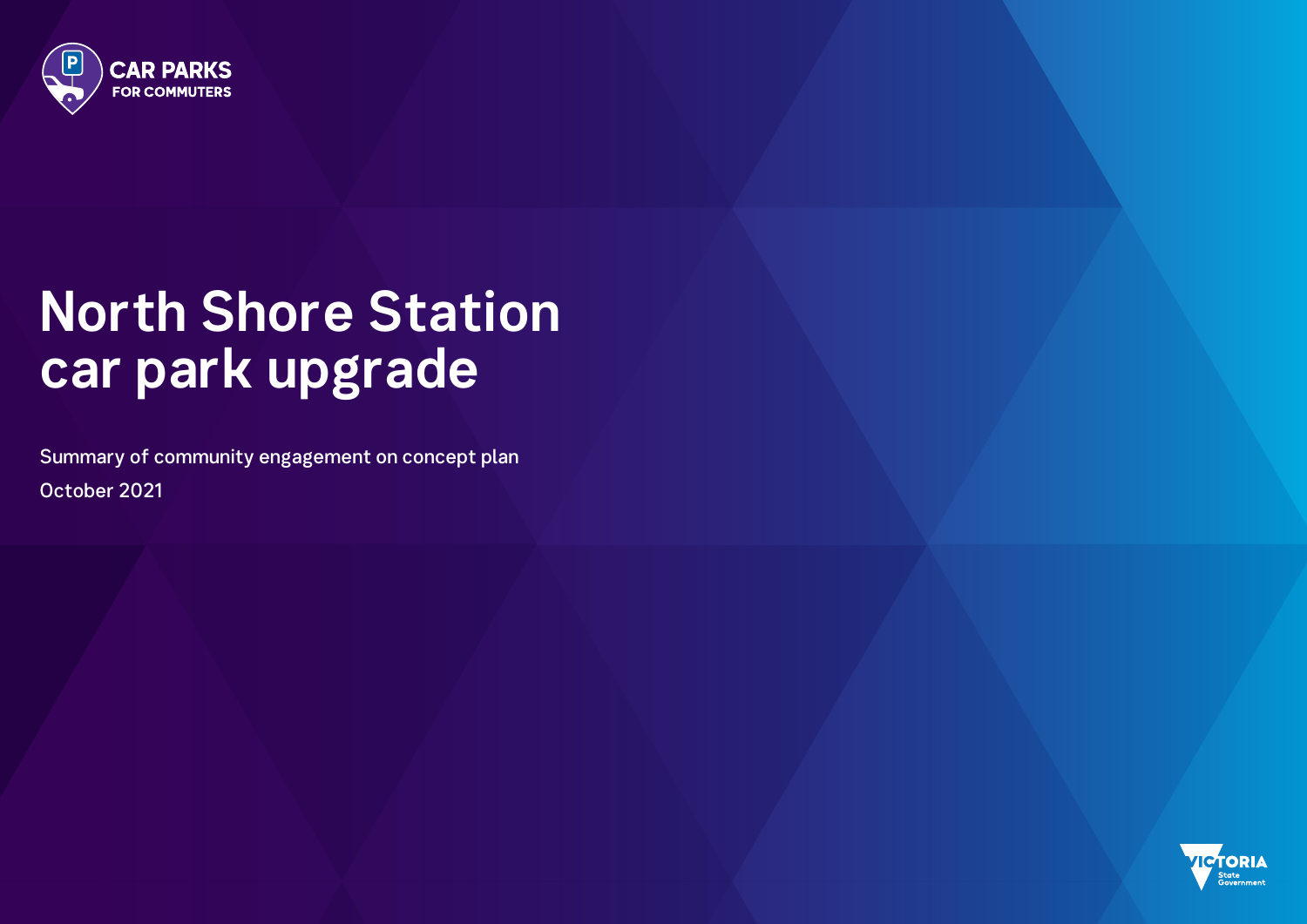## **Overview**

### About the project

As part of the Victorian Government's Car Parks for Commuters Program, VicTrack is delivering new and upgraded car parking at North Shore Station.

In total 140 new car parking spaces are being built and the existing car park is being upgraded. Once the project is complete there will be a total of 200 new and upgraded parking spaces at the station.

In addition to extra car parking spaces, the project will deliver:

- 10 bicycle hoops at the station
- upgrades to safety and security with CCTV and lighting
- more accessible parking for people of all abilities.

In August 2021, we presented the concept design to the local community and interested stakeholders seeking their input to inform the next stage of design.

An online survey was hosted on the Victorian Government's Engage Victoria website from Wednesday 11 August to Wednesday 25 August 2021. The survey was promoted through social media, signage at the station, and via a letter distributed to more than 450 local properties and community groups.

Between these methods of engagement, we had input from 30 individuals via our online survey and five additional pieces of feedback were emailed directly to VicTrack.

#### What we asked

The survey was designed to generate insights from local residents, station users, or those with an interest in the project to help inform the final design.

The concept design broadly outlines the location of key facilities and components being delivered as part the expansion.

The survey sought to better understand the local community and commuter insights into the proposed functioning of the site, including what facilities would best be utilised.

Additionally, we wanted to understand the community concerns about the construction phase to help us manage any impacts.

#### Who we heard from

More than 370 people visited the Engage Victoria site to look at the car park design. Thirty people responded to the online survey and five responses were received via email.

Most respondents (70 per cent) were local residents, followed by the occasional commuter catching the train either fortnightly or monthly. More than three quarters of the contributions were made from individuals who lived within five kilometres of the railway station.

Please note, survey comments have not been changed to correct spelling or grammar.

#### I am

#### How far do you travel to get to the station?





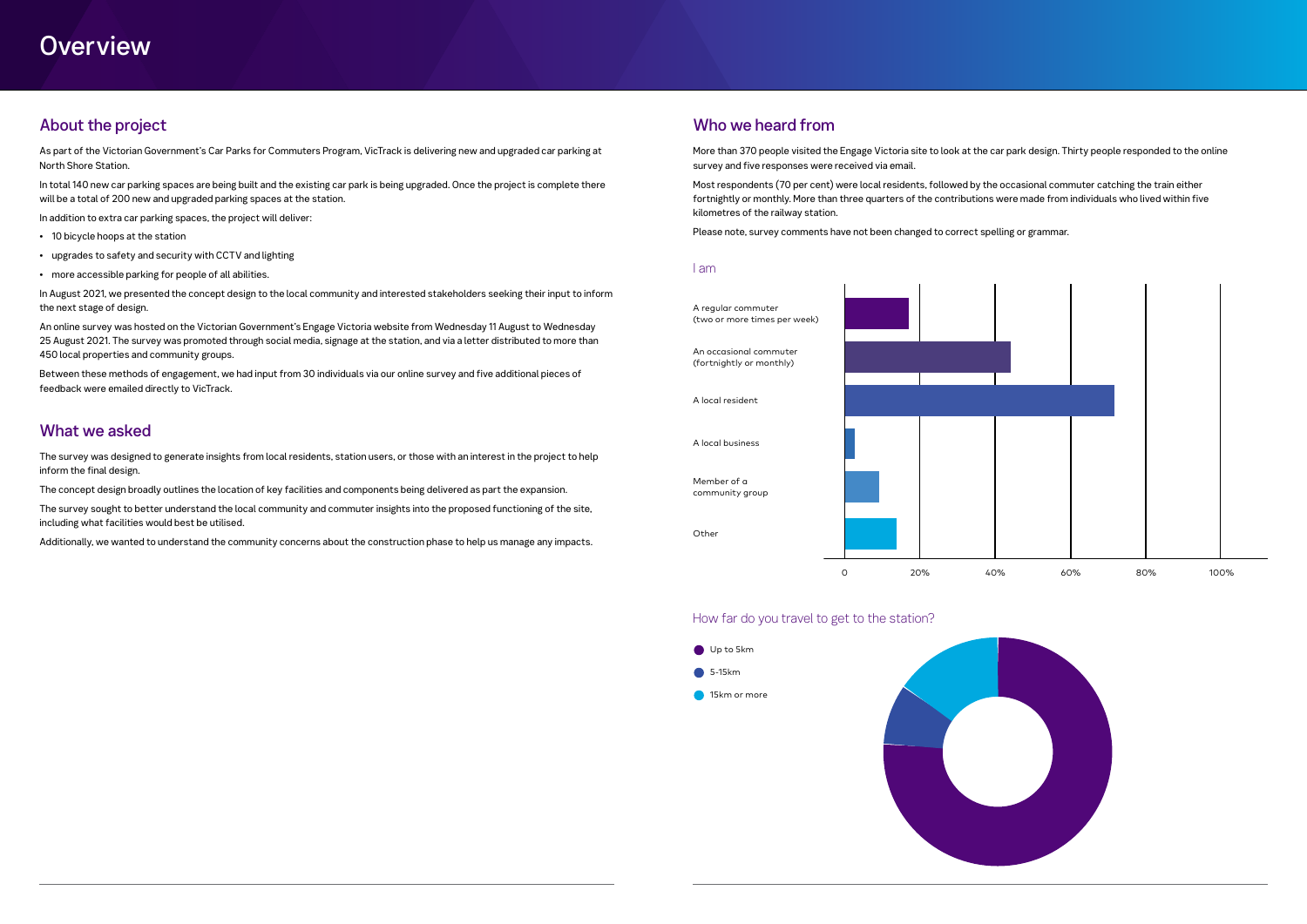## Site plan

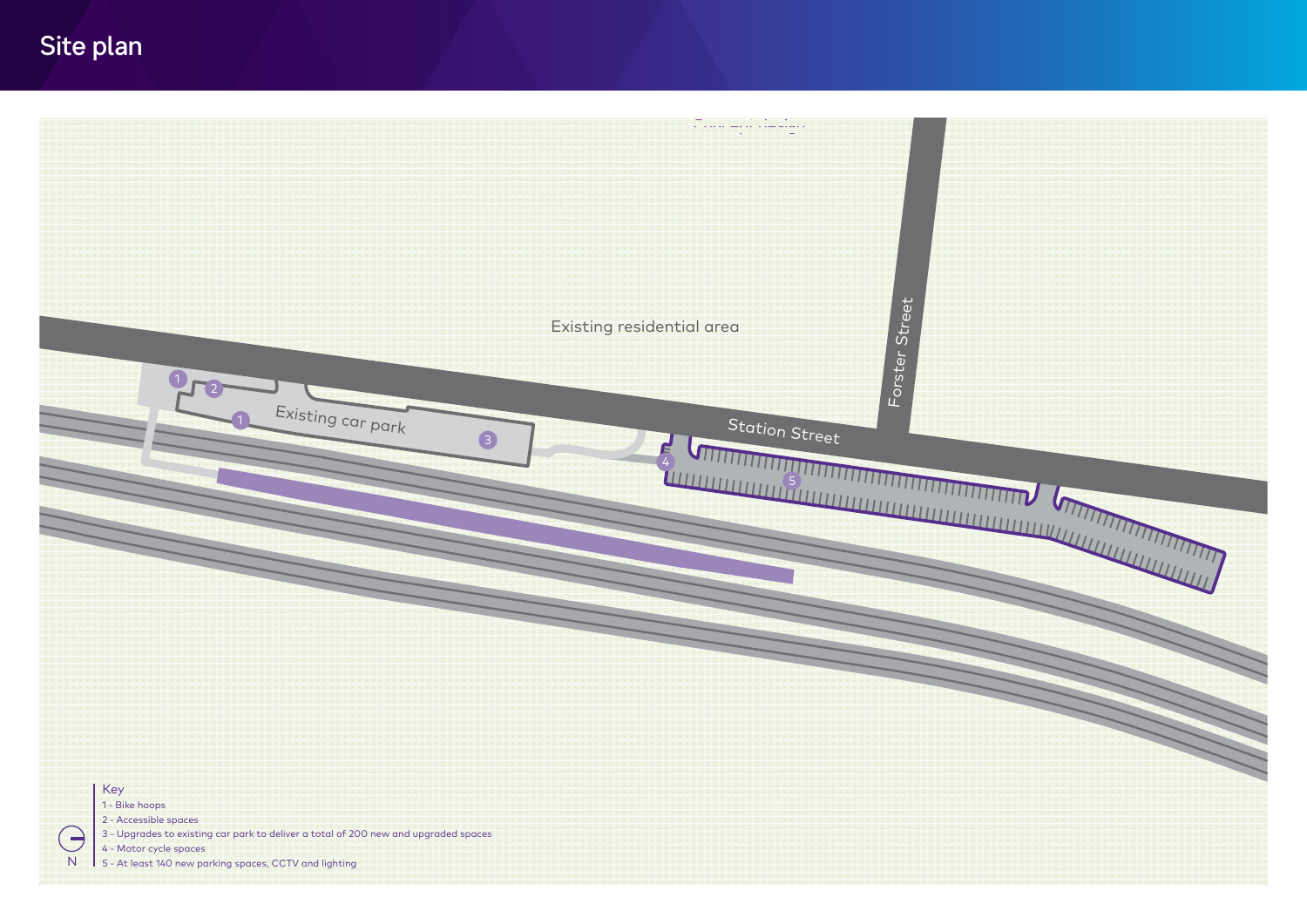#### What is most important to respondents about the station car park upgrades?

Safety upgrades were rated as very important by respondents. More than half of respondents rated safe pedestrian access directly to the station as 'very important', and more than two thirds said improving CCTV and lighting was a 'very important' aspect of the car park upgrade.

Respondents indicated that the following were all roughly equally important:

- increase in accessible car spaces
- improved bicycle facilities
- protecting the natural environment
- minimising the construction impacts on the local streets.

Some direct feedback received noted that an increase in car parking spaces was not important at North Shore Station but agreed the associated upgrades would be beneficial. This feedback indicated that many commuters choose to take the bus, walk or cycle to North Shore Station rather than drive their car and park.

This feedback is reflected in the results from the online survey. While the results show that around a third of respondents believe increasing car parking at the station is 'very important', half of respondents rated it as 'unimportant' or 'very unimportant'.

When considering the station car park upgrade, what is most important to you?

#### Some of the comments people made in particular include:

"No problem with the other proposed passenger improvements at North Shore, REAL passengers shelter, passenger information." "There is a perception that the environs of North Shore station are unsafe. Therefore, it would be far preferable, and much cheaper, to deal with that, by providing better lighting and CCTV cameras on the existing approaches and existing car park, for example." "Also need more shelter from weather including on platforms while waiting for trains that will encourage more use"

#### What we are doing:

To ensure that commuters can walk safely from the new car park to the platform and avoid traffic, a dedicated footpath will be provided between the new car park and the station entrance.

There will be CCTV and lighting in the new car park and the existing car park, which will be planned carefully to maximise coverage and improve commuter safety.

Working within the V/Line guidelines, we will be landscaping the area, which will include the addition of native low-risk, low maintenance and drought tolerant plants.

The impacts of construction are yet to be finalised, but every effort will be made to keep disruption to local residents and rail passengers to a minimum. There will be no impact to train services as a result of the works.

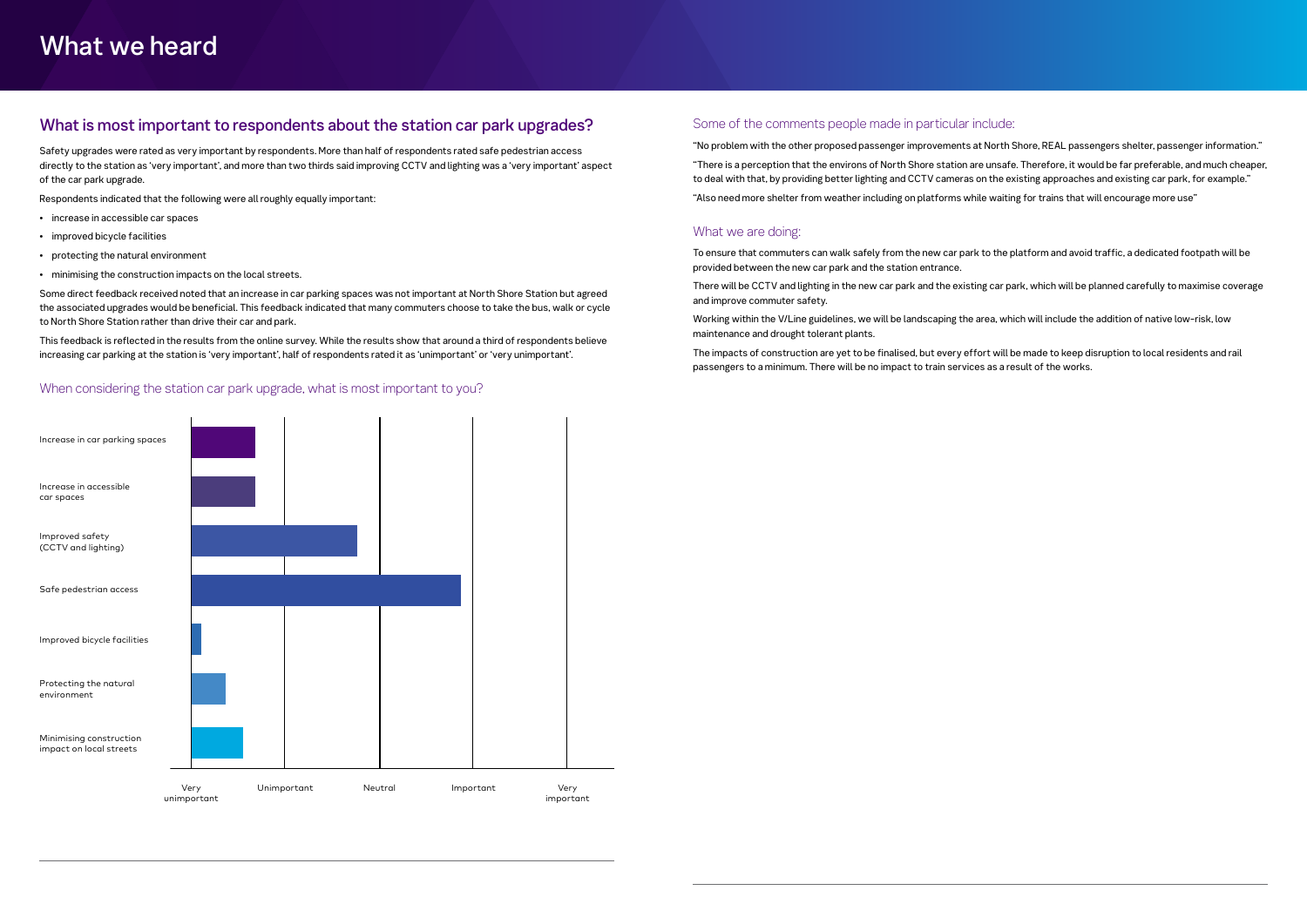#### What concerns do people have about the construction of the new car park?

When asked about the construction of the new car park and what respondents were most concerned about, a significant number of respondents, 40 per cent, were concerned about the loss of vegetation and surrounding trees. A third were also concerned about temporary changes to roads in the area. Respondents also indicated that construction noise, dust and potential mess were also key concerns. Loss of car parking at the station during construction was not rated as a particular concern.

#### What are your key concerns relating to construction of the new car park?

#### Some of the comments people made in particular include:

"Expanding the car park at North Shore unnecessarily when only at 30% of current capacity, when the real need for extra car parking spaces is at Marshall and Waurn Ponds to serve Armstrong Creek, albeit Rail Projects are putting extra spaces at both stations currently."

"Even pre-covid there were always more car spaces vacant than occupied. So why increase the amount of parking unless you plan to upgrade the station?"

"Road closures, no parking"

#### What we are doing:

Impacts on trees and vegetation will be kept to a minimum, and landscaping will be included as part of the project.

The impacts of construction are yet to be finalised, but every effort will be made to keep disruption to local residents and rail passengers to a minimum by reducing noise, dust and traffic changes.

#### What changes did people suggest to the car park concepts?

Suggested improvements to the proposed concept layout and current car parking include:

- increasing the number of CCTV cameras and lighting
- beautification
- including a Parkiteer cage
- installing a footbridge to access the platform
- building the new car park closer to the station
- installing toilet facilities.

Many of the respondents indicated that the need for a large Parkiteer cage was very important. These individuals suggested that many commuters ride to the station before catching the train, so the ability to secure their bicycle was preferred.

The inclusion and upgrade of the station facilities such as adding toilets was also a common theme from respondents.

Some of the comments also reinforced the feedback that additional car parking is not required at North Shore Station.

#### Some of the comments people made in particular include:

"Needs a unisex toilet for people near the footpath with lighting and cameras. Also needs better shelter on the station."

"PTV has shown that it has very little understanding of how people access this Station. Most users either walk or use buses to access the Station. An additional 140 car parking spaces is simply not needed."

"Include Parkiteer cage in design."

"More cctv and regular security patrols"

"Please include native vegetation landscaping in the plan. A mix of ground covers, shrubs and trees. Particularly given the area being developed is already green space about to be concreted."

"The trees. Since we look out of our window everyday at this location it would be great to keep as many trees as possible."

"Yes, less car parks. The station hardly has any cars there as it is, so this will only promote an empty concrete area that is underutilised. The area would be better off with plantings, natural vegetation, green open spaces, waiting spaces for bus/trains."

#### What we are doing:

The project includes installing 10 bicycle hoops, however due to the limited space in the area we are unable to consider installing a Parkiteer cage for cyclists at this time.

We will pass on the feedback about installing toilet facilities at the station for commuters to the Department of Transport and rail operator V/Line, who manage the station facilities.

The car park will be maintained by V/Line, who has strict guidelines around the planting of trees over car spaces to ensure they do not drop branches onto cars. We will work to ensure any plantings are low-risk and low-maintenance while enhancing the visual appeal of the area.

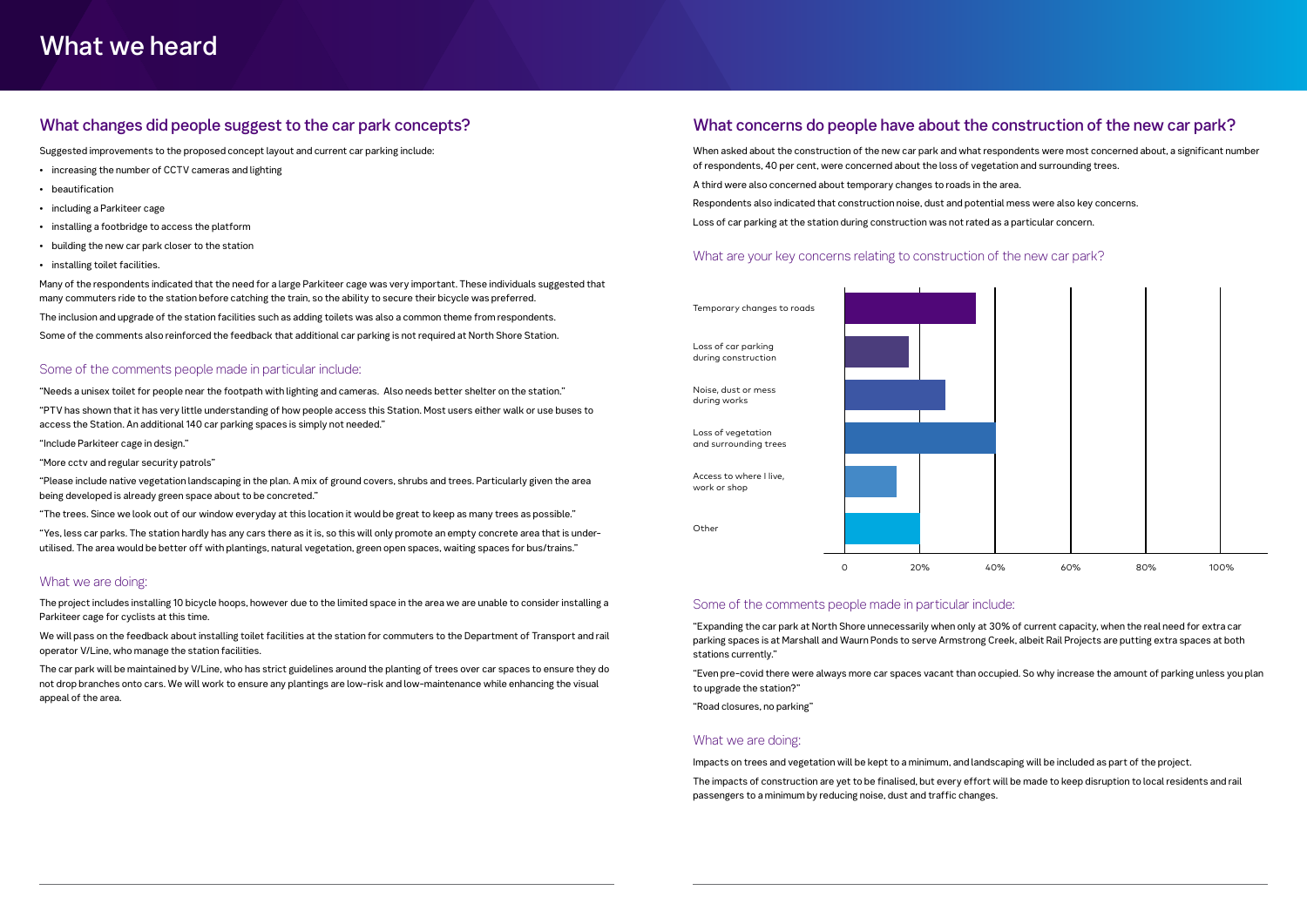#### What could we consider doing to reduce construction impacts?

When considering what could be done to reduce the impacts of construction, most responses requested that all works take place during the day during normal construction hours.

Additionally, that the works remain on time through good planning with little to no night works. Keeping the area safe and secure from the public was also of high importance.

#### Some of the comments people made in particular include:

"Minimise truck entry & exit onto station st during peak traffic times. It's already a busy intersection at the rail crossing"

"Manage construction during regular working hours"

"Work done during daylight hours"

"Get it done on time"

#### What we are doing:

The schedule for construction is yet to be finalised, however we expect works to take place during normal construction hours and any night works will be kept to a minimum.

#### Other feedback

Generally, feedback received in response to this question reflected feedback provided elsewhere in the survey. Common themes emerged around the request for improved security, more facilities such as toilets, and drop off zones for commuters.

Respondents continually identified the need for beautification and reducing any impact to the existing vegetation.

There were once again concerns about whether North Shore Station requires additional car parking, but there was general support for the associated upgrades that the project will bring.

#### Some of the comments people made in particular include:

"I think it's great and will be good to have more surveillance on the street. "

- "Needs a toilet, shelter on the station could be better, security alarm"
- "As mentioned before would like the station manned and have available toilets"
- "Make sure there are heaps of trees planted."

"Spending money on improving pedestrian and bicycle infrastructure in the surrounding area could be a better way to reduce demand for parking, rather than just providing more (without any other benefits to the community)"

"Provide passenger shelter both at the bus top and on the platforms that provides actual shelter from the elements."

"Put the lighting and Security on the platform and run buses from the station to meet the last train each day rather than waste money on car parking."

"While new car parking spaces are great, commuters need to know before they leave home about the number of vacant spaces. The installation of parking technology is a must to help reduce congestion in the area."

"Increased number of car parking spaces for future proofing the area."

"As a local resident for 3 years I don't think there has ever been a time that the current carpark had been full or close to. It could definitely do with a upgrade to the garden area around the current carpark and CCTV and lights."

#### What we are doing:

Any matters relating to platform facilities, such as shelters and toilets, are outside the scope of the car park project. The feedback requesting additional facilities at the station will be passed on to the Department of Transport and V/Line.

#### How did respondents hear about the car park upgrade?

The respondents were asked to confirm how they had heard about the North Shore Station car park upgrade, with 47 per cent identifying that they heard about it through VicTrack's letterbox drop. This was followed by a third noting that they had heard about the upgrade through social media.

An additional 17 per cent said that they found out about the project through the Engage Victoria email update they had subscribed to.

#### Summary and next steps

Overall, the survey results show people are supportive of upgrades being made at North Shore Station. Particular emphasis was put on the need to improve safety and security at the station.

Local residents and community stakeholders want to see improvements made at the station and in particular the area enhanced with new vegetation and facilities for passengers.

There were a number of concerns that the significant increase in parking spaces is not needed at North Shore Station as the current car park is often not full, and that resources could be better used elsewhere.

People want to be kept engaged and informed as the project progresses and for efforts to be made to manage impacts through the construction phase.

Following this consultative phase, the concept plan will be further refined into a detailed design.

#### Stay up to date on the project

For more information visit the VicTrack website victrack.com.au/northshore or email projects@victrack.com.au